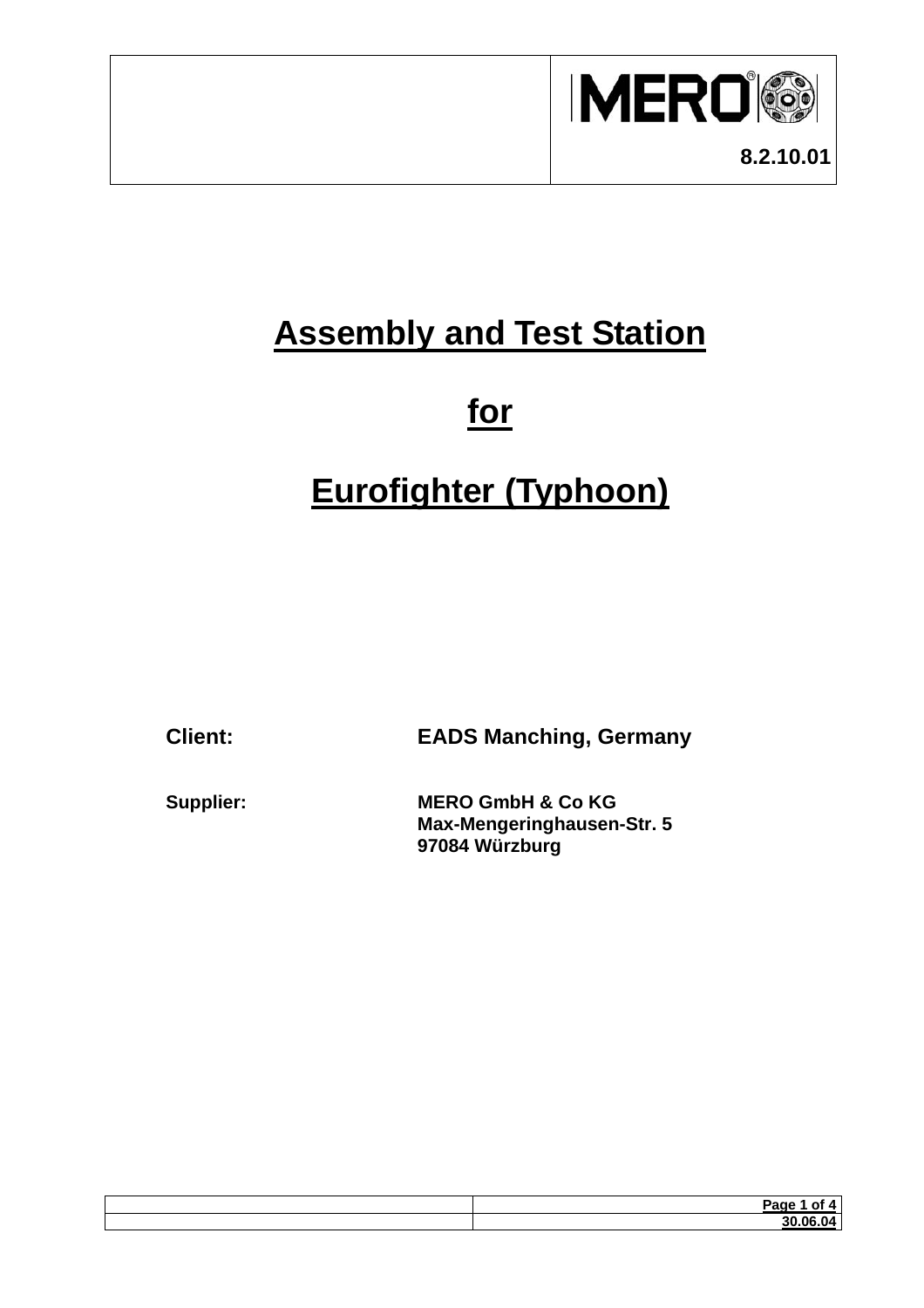

### **Assembly- and Test Station B30 D 000074**

(for device assemblies, engine installation and execution of system test)

#### **Function, customer requirements**

The assembly- and test stations have to be arranged so that all works could be performed in clock pulse procedure and could be used as well for single- as for twoseater A/C.

After wing assembly the aircraft will be pushed to the subsequent working stations on its own landing gear and will be positioned in the determined place. After this it will remain on the landing gear or it will be jacked-up for test execution so that a minimum clearance above the hangar floor is guaranteed.

After that, the platform elements have to be adjusted to the necessary levels and pushed and positioned to the forward fuselage (on both sides), to the fuselage tail (on both sides) as well as to the vertical stabilizer (one-sided).

The working levels have to guarantee an unhindered access to the cockpit and to all assembly locations of both A/C types. The individual working levels are easily movable and equipped with easily operable height-adjustment.

The forward working platforms has to be equipped with electric current and compressed-air. The power has to be led to the left platform over an extension arm (Eldrant).

For clocking this energy supply has to be carried out easily separable.

#### **Description of the dock, Problem solution**

#### **Structure**

The mirror-inverted installed forward fuselage platforms serve for works at fuselage forward part as well as centre part. In this area the access to the cockpits as well as to the avionic compartments for single-seater and two-seater are located. In addition, the platforms serve as access for crossing to the wings covered with running mats.

The platforms consist of a base-frame made of welded Aluminium-sections. This frame stands on easy running brake- and detectable casters, which are oil- and fuel resistant.

The base frame is equipped with a height-adjustable upper part made of welded aluminium profiles and a working platform, which allows a variable state height. The height-adjustment is self-locking and could easily be operated. The platform decking is performed in anti-slip.

An additional step is designed as access aid to the cockpit. If required, an additional, slide-out platform extends this step for the works at cockpit area.

| <b>Dome</b><br>-raor<br>$\mathbf{H}$<br>$-99$ |
|-----------------------------------------------|
| 000000<br>.O4                                 |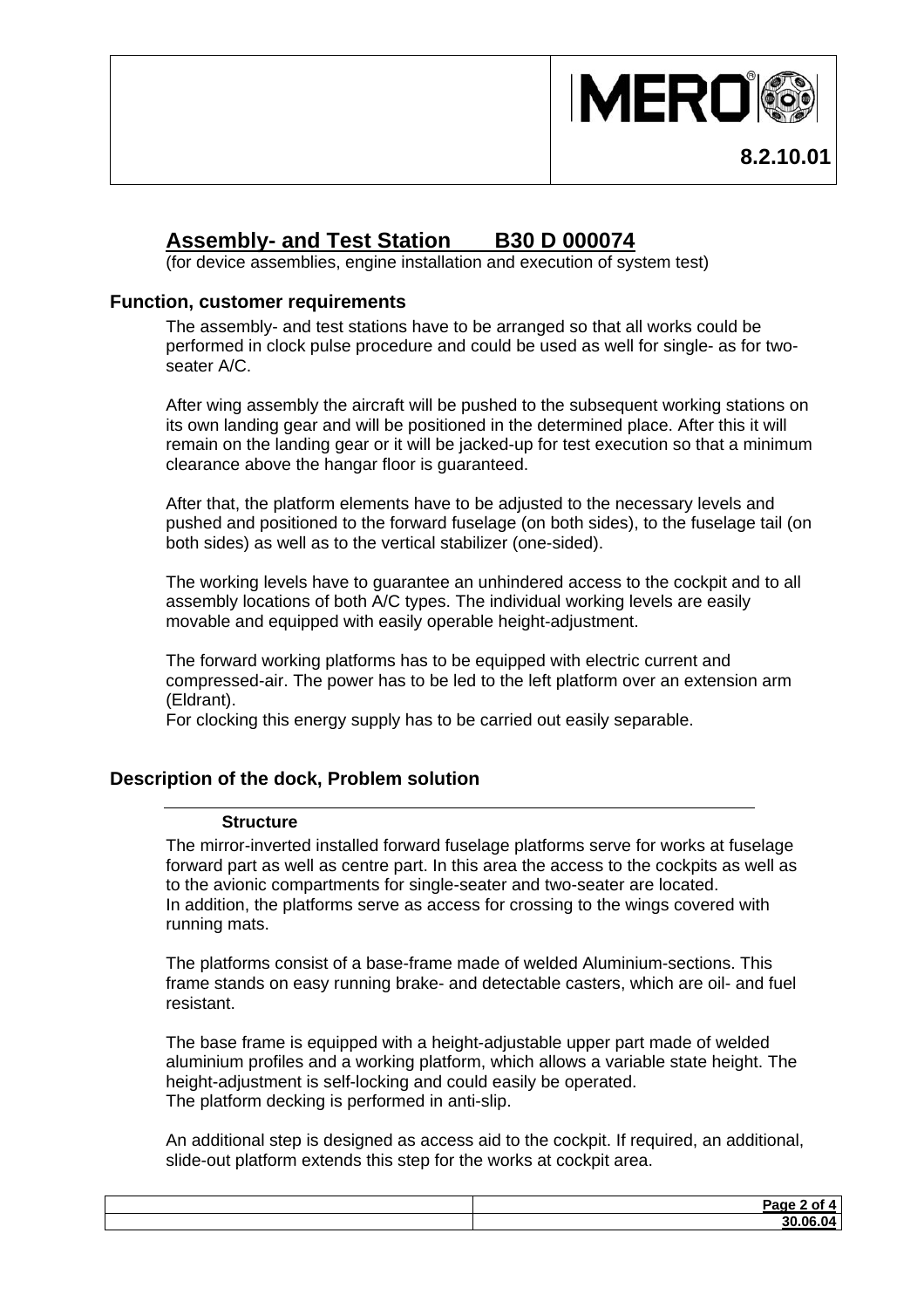

The connection contour to the airplane is continuously padded with abrasion protection. Kick board prevents the unintentional falling down of small parts and/or tools from the working level.

Additional paddings at the lower side of the platform structure which projects over the wing prevent a damaging of the CFK-wing planking.

The access stair is height-adjustable and does not exceed the admissible stair inclination of 45°.

#### **Components of the platform structure**

- $\rightarrow$  Left forward fuselage platform
- $\rightarrow$  Right forward fuselage platform
- $\rightarrow$  Tail platform (identical for the right and left side)
- $\rightarrow$  Vertical stabilizer platform (usable on both sides of the aircraft)

#### **Platform installation**

Each platform side in the lower level is equipped with sufficient illumination, which allows the main works without an additional lamp.

Depending on the platform, they are equipped with sockets for electric power supply, compressed-air connections and cable rolling-up device.

A warning light on the outer side of both platforms announces the operation of the hydraulic system.

The electric installation will be connected to the hangar sided eldrant. The dock connection will be made via the left platform half (primary platform) with built-in protective current transformer and isolation check with audible / optical warning. The earthing of the aircraft structure occurs via an earth wire of the hall sided eldrant to the aircraft earthing point. The earthing of the platform structure occurs via electrical installation.

The secondary platform will be supplied from the first one via easy connectable couplings.

The supply of compressed air via power extension arm and the transverse supply between the platforms occurs only through not oiled-air.

| Page                                 |
|--------------------------------------|
| $\sim$ $\sim$ $\sim$<br>$\sim$<br>00 |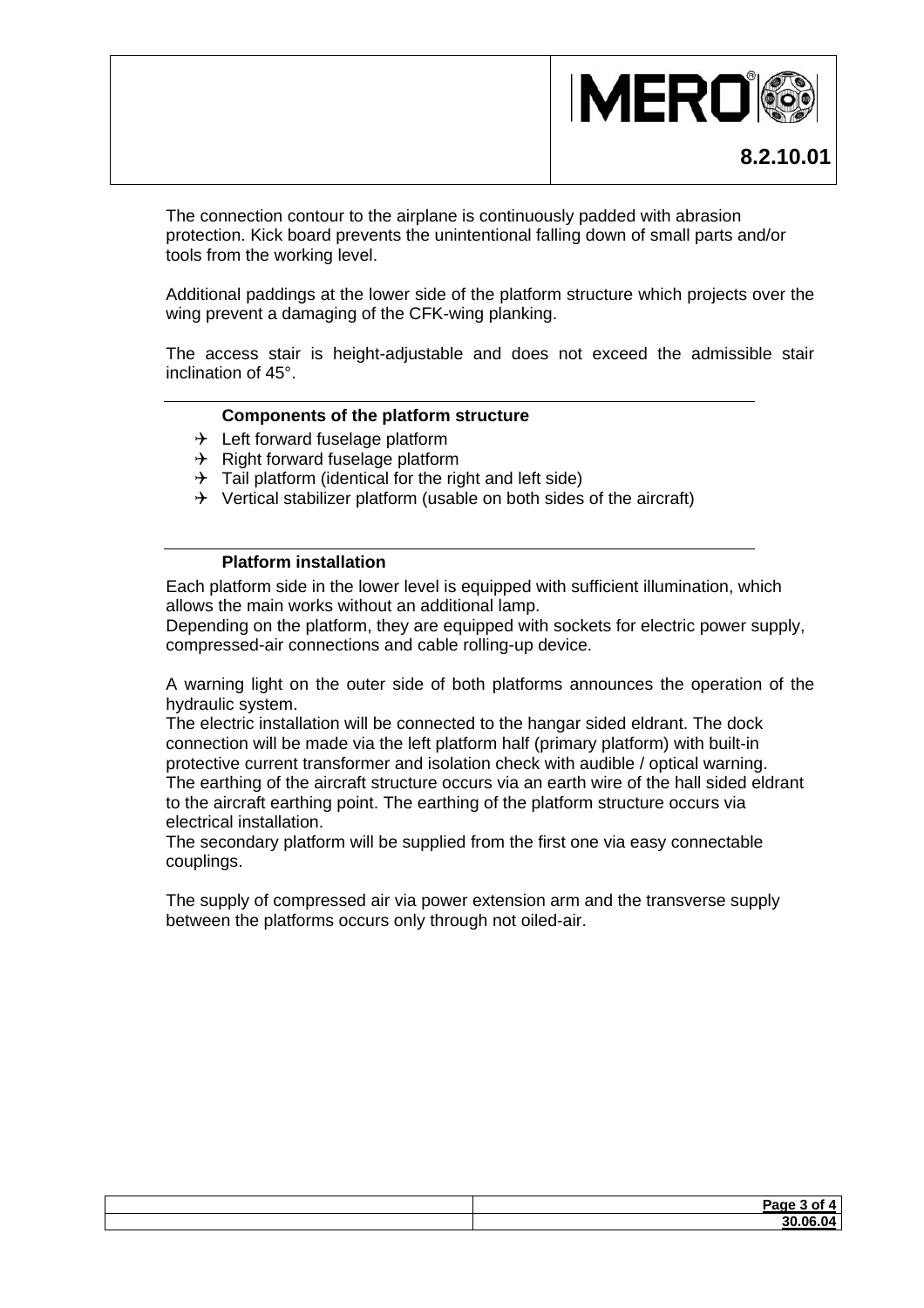

### **Front/rear dock in docked position:**



**Master-screen during assembly:**

| Page        |
|-------------|
| 20.0C<br>., |